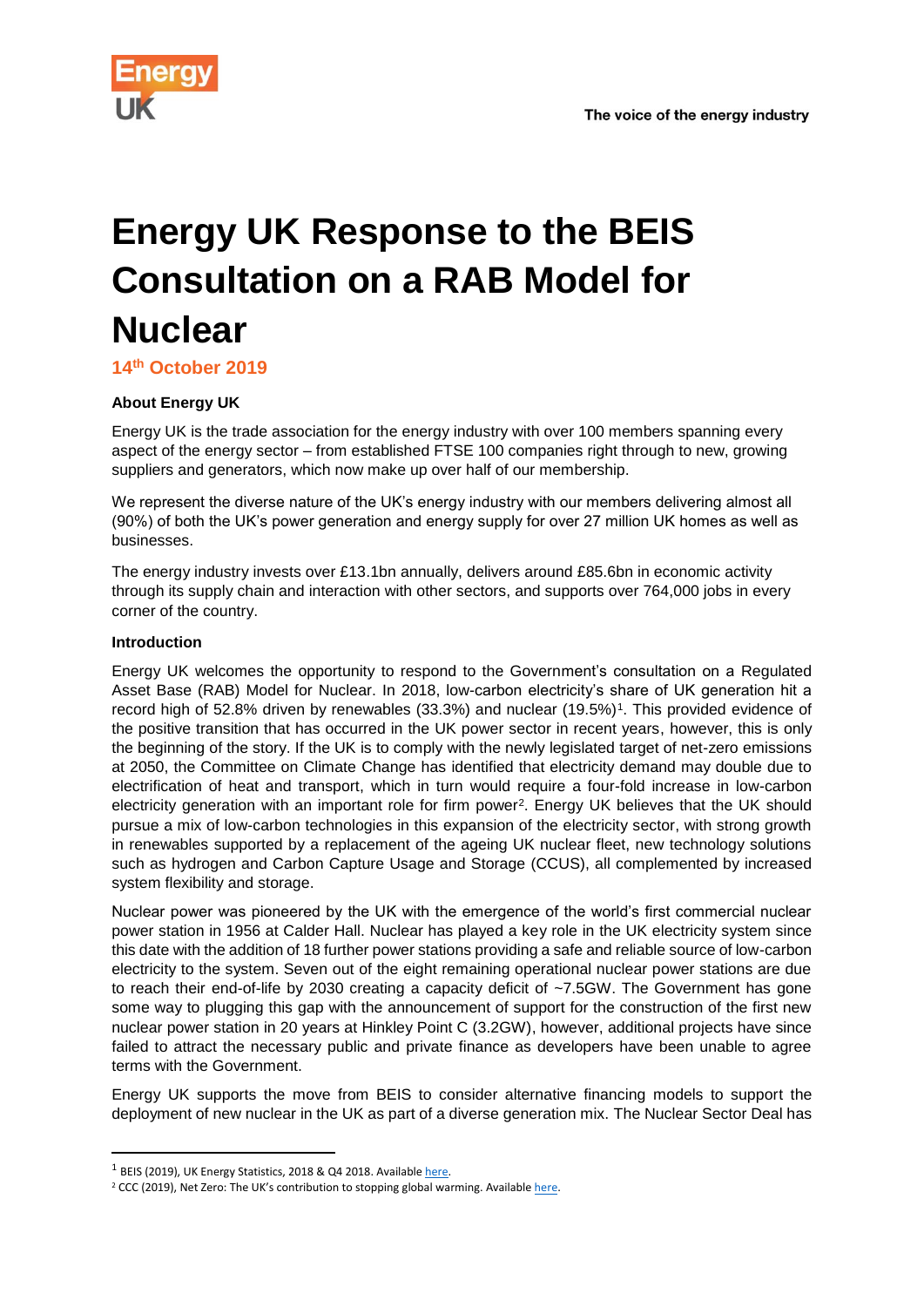

targeted a 30% reduction in the cost of new build projects by 2030 and the next project in the pipeline, Sizewell C, expects to achieve a significant reduction in construction cost and risk by replicating the design of Hinkley Point C. Beyond this, the most important driver of cost reductions is to reduce the cost of capital, an area where the RAB model could play a significant role.

A RAB model would reduce the cost of capital for new nuclear projects in the UK and widen the pool of potential investors to include institutions such as pension funds by enabling projects to provide a return to investors during construction, by sharing certain risks between investors and end users, and by providing targeted protection for investors against low probability but high impact risks (where it would not be efficient for investors to bear those risks). Energy UK believes RAB funding, if deemed appropriate, should only apply to large capital intensive, long life assets with a risk profile for which institutional funding is proven to not be available, but are deemed necessary to meeting our 2050 net zero emissions target. A CCUS Transport and Storage (T&S) network (we note that a RAB model is being consulted on this elsewhere) and tidal power are examples of assets that also match this description.

The RAB model has been successfully used for many years for the electricity and gas networks, the water sector and large airports. Recently the model was successfully used to secure low cost financing at the Thames Tideway Tunnel (TTT) project which, like nuclear projects, is a discrete construction project with a lengthy build time. We do note, however, that this would be the first time that a RAB model has been used in the competitive generation market and great care needs to be taken to ensure that competition is not distorted. There must be checks and balances on how RAB financed assets are able to compete in the merchant market, with the clear objective of avoiding distortions.

The RAB model should in theory offer value for money because the lifetime customer benefit that results from a lower cost of capital should significantly outweigh the impact of the increase in customer risk exposure. Analysis by the NAO in their report on Hinkley Point  $C<sup>3</sup>$  and more recently by the Energy Policy Research Group at Cambridge University<sup>4</sup> concludes that customers are better off under a model which achieves a lower cost of capital and is robust to a very wide range of scenarios, including remote risk scenarios with very high construction cost over-runs.

However, whilst the concept of energy customers paying during the construction of a project should result in lower overall project cost, we do note that it nonetheless still passes a significant risk to customers, who might, in the most extreme case, end up paying for something which has no guarantee of delivering. Cost overruns and delays during the construction phase could be significant, as evidenced by recent nuclear projects across Europe, with a risk of part of these costs being added to bills. In order for customers to feel the benefit of a RAB model for nuclear, it is crucial that they are appropriately protected against the remote high impact risks and prior to any specific project being granted a RAB, it is essential that Government consults on the detailed operation of the model to ensure that it will indeed protect customers as expected.

More generally, Energy UK believe a holistic framework to guide energy policy decisions is needed. Decisions around the long-term future of carbon pricing, network charging reforms, heat decarbonisation, renewables deployment, support for nuclear and CCUS, and reforms to network infrastructure are inter-related. We call for government to provide a view on how existing and proposed policies interact and hope the expected Energy White Paper will offer clarity on a future holistic policy approach. It is also crucial that future policies are backed by robust and transparent value for money (VFM) assessments to ensure that decarbonisation is delivered at the cheapest possible cost to customers.

Should you have any questions regarding this consultation response then please do not hesitate to get in touch via the details below.

**.** 

<sup>&</sup>lt;sup>3</sup> NAO (2017). Hinkley Point C. Available [here.](https://www.nao.org.uk/report/hinkley-point-c/)

<sup>4</sup> Energy Policy Research Group University of Cambridge (2019). Financing low-carbon generation in the UK: The hybrid RAB model. Availabl[e here.](https://www.eprg.group.cam.ac.uk/eprg-working-paper-1926/)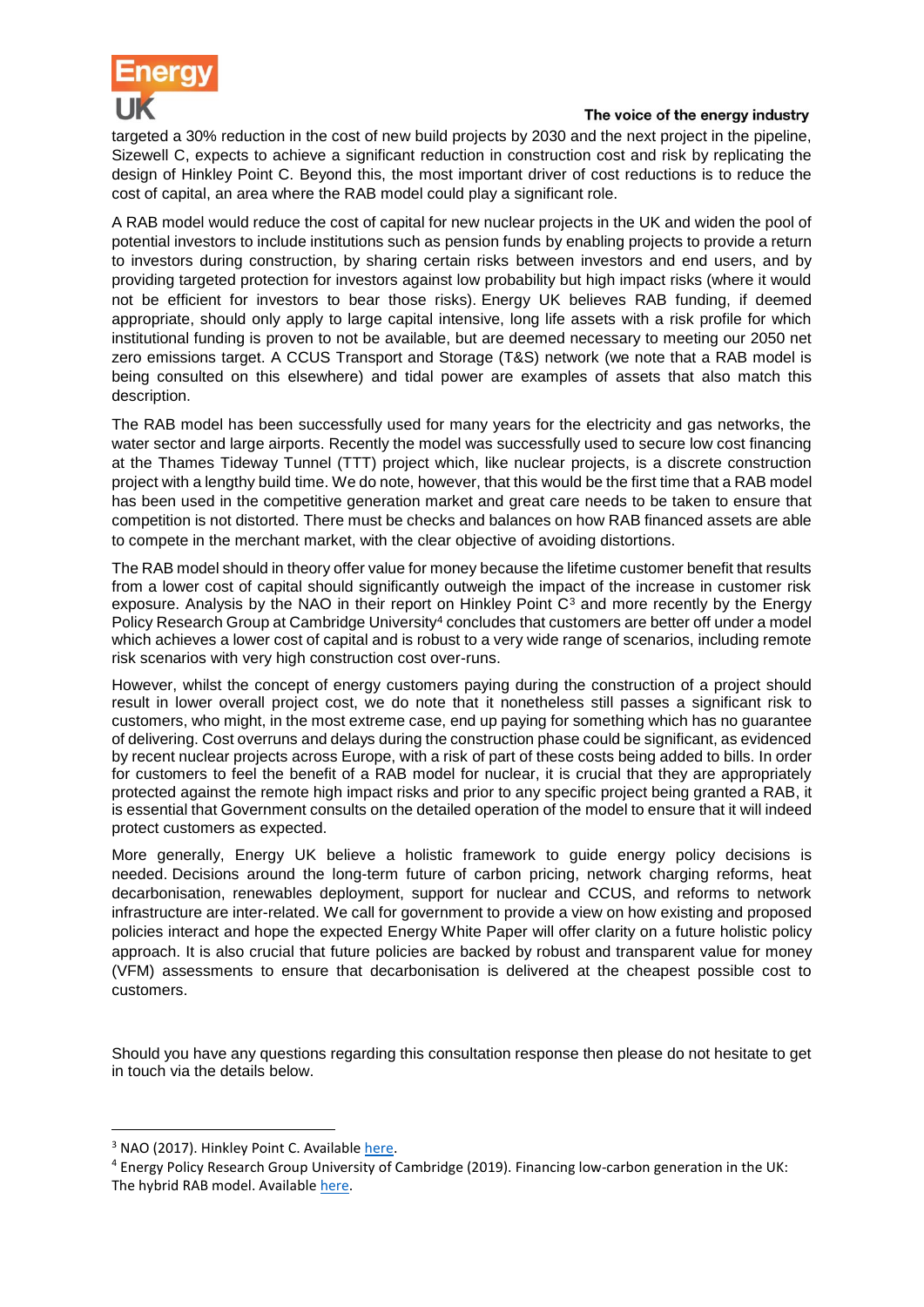

I can confirm that this response may be published on the Department's website.

#### **Philip McNally**

Policy Manager, Power Energy UK

020 7024 7633 **[philip.mcnally@energy-uk.org.uk](mailto:philip.mcnally@energy-uk.org.uk)** bottom bottom behilip.mcnally@energy-uk.org.uk

#### **Response to Questions**

1. Have we identified a model which could raise capital to build a new nuclear power station and deliver value for money for consumers and taxpayers?

A RAB model certainly has the potential to raise capital to build a new nuclear power station or other forms of generation with similar characteristics by reducing financing costs. These costs are a major component of the price of new nuclear power plants and thereby, in theory, a RAB model should reduce the cost to customers. However, we note that there exists the potential for cost overruns, project delays, as well as the remote risk of project non-completion, and therefore, we stress the importance of ensuring that appropriate consumer protection is central in the design of the RAB model. We agree with the potential benefits of the RAB model as stated in the consultation, however, without further clarity on the design of the different elements of the framework, it is not possible to determine whether the potential cost savings justify the risk taken on by customers.

To enable the model to succeed in delivering value for money for customers, it is important to get the detailed design of the model right. One such design element will be determining an appropriate risk sharing arrangement between the project company, the supply chain, investors, taxpayers and energy suppliers and customers. It will also be important to select the right projects to minimise the risk of project non-completion. We call for significantly more detail on the Government Support Package (GSP) and the protection that this mechanism will offer to customers.

While the RAB approach does involve sharing of risks with customers, the model should in theory offer value for money because the lifetime customer benefit that results from a lower cost of capital should significantly outweigh the impact of the increase in customer risk exposure. Analysis by the NAO in their report on Hinkley Point C and more recently by the Energy Policy Research Group at Cambridge University concludes that customers are better off under a model which achieves a lower cost of capital and is robust to a very wide range of scenarios, including remote risk scenarios with very high construction cost over-runs.

Energy UK believes the RAB model should only be applied to projects where the risks are remote and the GSP can effectively mitigate those risks. However, we are concerned that the proposed protection provided by the GSP is not balanced as it proposes discontinuation payments to investors, without any mention of the protection or compensation that would be provided to customers. Energy UK would welcome more detail on how the GSP would work for customers.

2. Do you have any comments on the components of the Economic Regulatory Regime as described?

Energy UK agrees that the Economic Regulatory Regime (ERR) is a key part of the RAB model to ensure the fair sharing of costs and risks between customers and investors. The ERR has drawn on previous approaches such as that adopted for the TTT project and this is the right starting point for developing an appropriate approach for relevant low-carbon generation. We acknowledge that further work is needed to develop the details and suggest future consultation is needed to confirm important specifics.

It will be important to consult carefully with potential investors to ensure that an investable framework is developed which delivers the lowest cost of capital, which is central to the value for money case for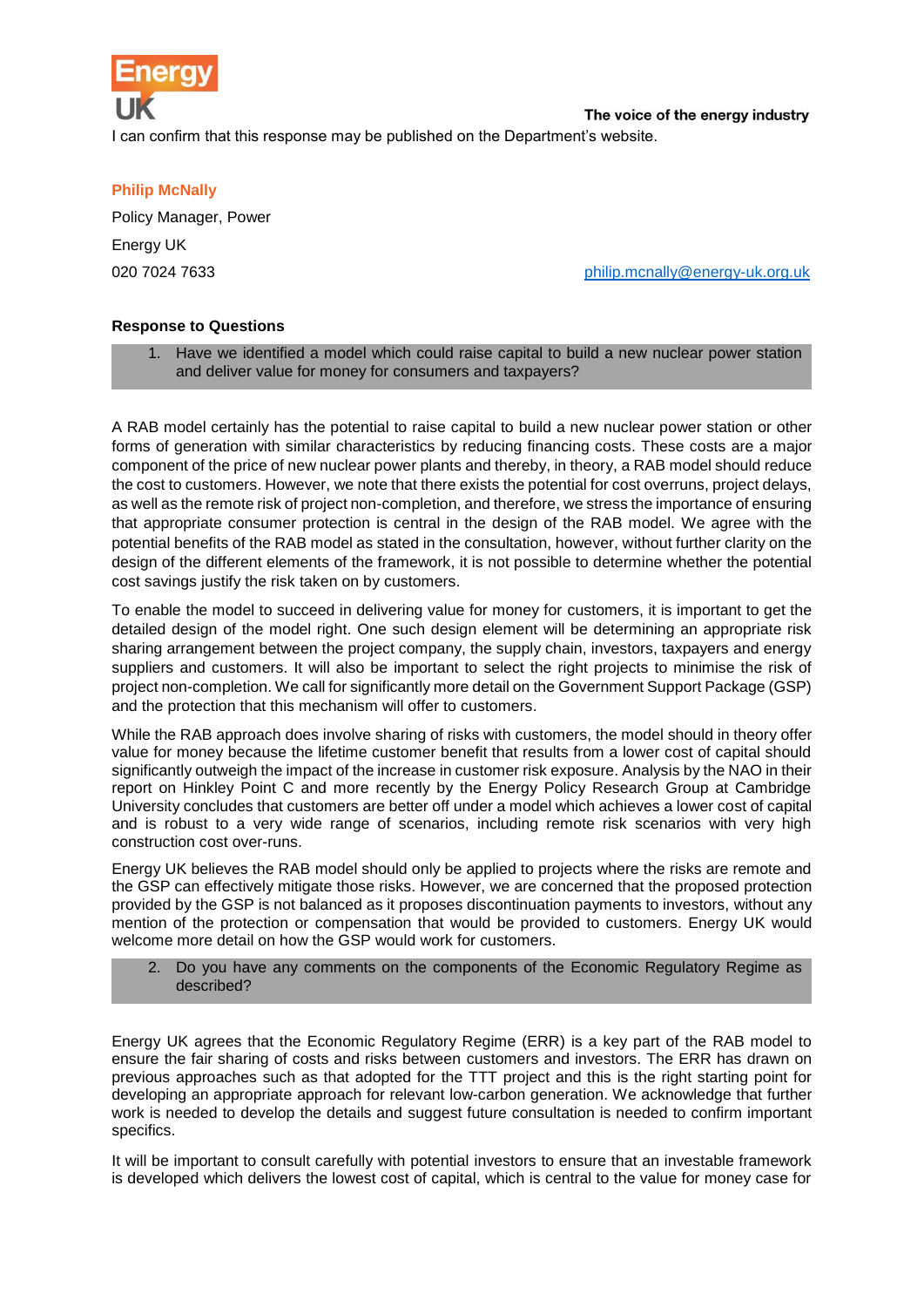

a RAB approach. It will also be important to consult carefully with suppliers to ensure the design of the revenue stream complements the existing retail market. Energy UK's supplier members are keen to be involved in the design of how any funds are collected should the RAB model be used. At a similar point in the genesis of the Contracts for Difference (CfD) scheme, Energy UK had a working group of members which supported the Government in the detailed design of the CfD revenue stream, and this is something we would be willing to offer again.

We note that the consultation identifies an important role for an economic regulator (the "Regulator") within the framework. We believe a well resourced and knowledgeable independent regulator is a crucial part of the RAB structure and is needed both to protect the interests of customers and to provide reassurance to investors that regulatory decisions will be made in an impartial manner based on evidence and experience from similar RAB frameworks. We note that there are lessons to be learnt from network regulation in relation to determining the Weighted Average Cost of Capital and proposals for a GSP, and we believe that Ofgem as an existing independent regulator with experience of RAB frameworks is best placed to meet these requirements.

Of the two options proposed to govern how construction cost overruns would be accounted for and how a project would be incentivised to remain efficient, Energy UK supports an ex-ante approach. The exante approach to allowed revenues under the RAB framework gives clarity on target construction cost to investors, customers and suppliers, and allows investors to understand and price their exposure. We believe that the existence of the additional tool within the ex-ante approach, whereby a reduction of investor returns in delay scenarios provides a key incentive for efficient project performance. We also note that this approach was adopted by the TTT project which to date has been a success.

Energy UK welcomes further discussion and consultation on the revenue model to find an approach which ensures that a project secures its allowed revenues, power is sold in a competitive and transparent manner and all suppliers are treated equally with long-term visibility on any cost exposures and timings. We also support the need for nuclear RAB and VFM assessment processes. Further clarity on these processes will be important and we welcome the proposal to include the socio-economic benefits of new nuclear within the VFM assessment.

3. Do you have views on how consumer interests are protected under the proposed approach? What else should be considered to protect consumer interests?

Energy UK believes ensuring consumer interests are protected under the proposed approach is the fundamental challenge in designing a successful RAB model for nuclear. We believe that there are two key questions that need to be carefully considered to ensure that customers are not detrimentally affected by a RAB model for nuclear:

#### **1. What protection could be offered to customers in case of the project aborting before completion?**

The appropriate treatment may depend on the reasons why the project is aborted, however, some example protection methods that could be considered:

- A discontinuation payment from government;
- Security to make customers / suppliers rank ahead of certain other creditors.

### **2. Who will be responsible for consumer protection and how will they influence how the project is being run to ensure this protection?**

- One of the key functions of the Regulator will be to protect the interests of customers.
- In particular, the Regulator must monitor the project rigorously to ensure that it meets its obligations and that incentives on investors are set appropriately.

We note that this consultation is seeking views on the high-level design principles, including risk sharing arrangements, and thus would encourage further consultation on the specific consumer protection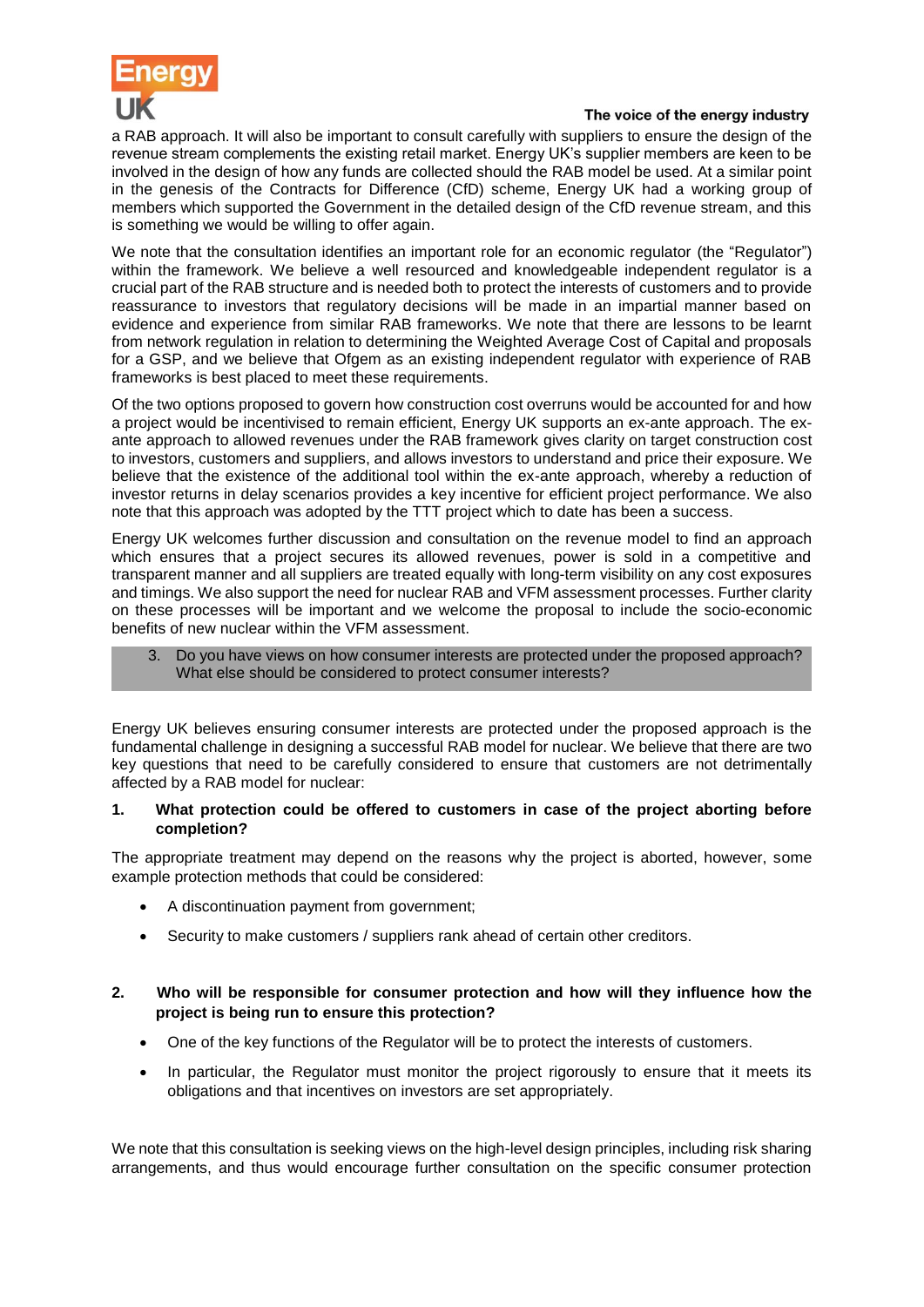

elements of individual RAB models in acknowledgment of the fact that the cost and risk profiles of individual projects can vary.

As a more general point of principle, Energy UK does have broader concerns about the continued use of energy bills to pay for national social and environmental policies. We strongly believe that the fairest and most progressive method of funding social and environmental policies is through general taxation. Importantly, it would address the regressive nature of existing obligations and ensure that people on low incomes, households in or vulnerable to fuel poverty and those below the tax threshold are not required to contribute, but can still access and benefit from these policies. In addition to this, we note that encouraging customers to adopt time-of-use behaviour will be an important element of the transition to a future flexible system and that reducing the proportion of fixed costs on consumer bills is key to this challenge.

4. Do you agree that consumer risk sharing could be value for money for consumers if it achieves a lower expected overall cost for consumers compared to a Contract or Difference model?

Energy UK agrees that a RAB model for nuclear has the potential to deliver significant value for money for customers relative to a CfD for nuclear. The RAB model could potentially also deliver value for money if applied to other technologies. However, we note that the RAB model has the potential to impose undue costs on the customer if applied to an unsuitable project.

The design of a CfD, such as the bilateral contract agreed for Hinkley Point C, whereby payments from customers are only made once a project is operational is suitable to unproven technologies/designs where the probability of construction risks materialising is higher. The RAB model is specifically suited to projects with low probability, high impact risks, where it would not be efficient for investors to bear those risks, and Energy UK strongly believes that it should only be used in such circumstances.

We believe that each project seeking a RAB model should be subject to a rigorous independent assessment to determine that the risk profile is suitable for consideration. A public consultation process should follow on the proposed risk sharing arrangement between the project company, the supply chain, investors, taxpayers, energy suppliers and customers. Only at this point will it be possible to make an informed assessment of whether the consumer risk sharing would be value for money compared to a CfD.

5. Do you have views on the potential way to design the revenue stream for a nuclear RAB model that we describe, and are there alternative models we should consider?

Whilst the concept of energy customers paying during the construction of a project should result in lower overall project cost, we do note that this passes a significant risk to customers, who might, in the most extreme case, end up paying for something which has no guarantee of delivering. Delays and cost overruns during the construction phase could be significant, as evidenced by recent nuclear projects across Europe, with a risk of part of these costs being added to bills. We note that any cost recoveries from customers would be added to the RAB and recovered over the lifetime of the RAB model, which should mitigate any significant near-term impact on consumer bills. However, it is critical that the right incentives are placed on developers in the design of the ERR to ensure efficient performance.

We recognise that the inherent difficulty in forecasting costs brings additional risk. The arrangements for supplier cost recovery should not expose suppliers to significant risk of short term cost increases that cannot practically be recovered in customer tariffs or contracts. Foresight is key for suppliers, for example, a supplier would need to see costs fixed for two years ahead in order to price these into two year fixed deals. From a non-domestic perspective, the ability to flex tariffs to make up for these types of changes is even more limited as customers often agree prices in advance (sometimes years) and for longer periods of time.

There are clearly many challenges in designing the revenue stream for a nuclear RAB model and Energy UK's supplier members are keen to be involved in the design of how any funds are collected